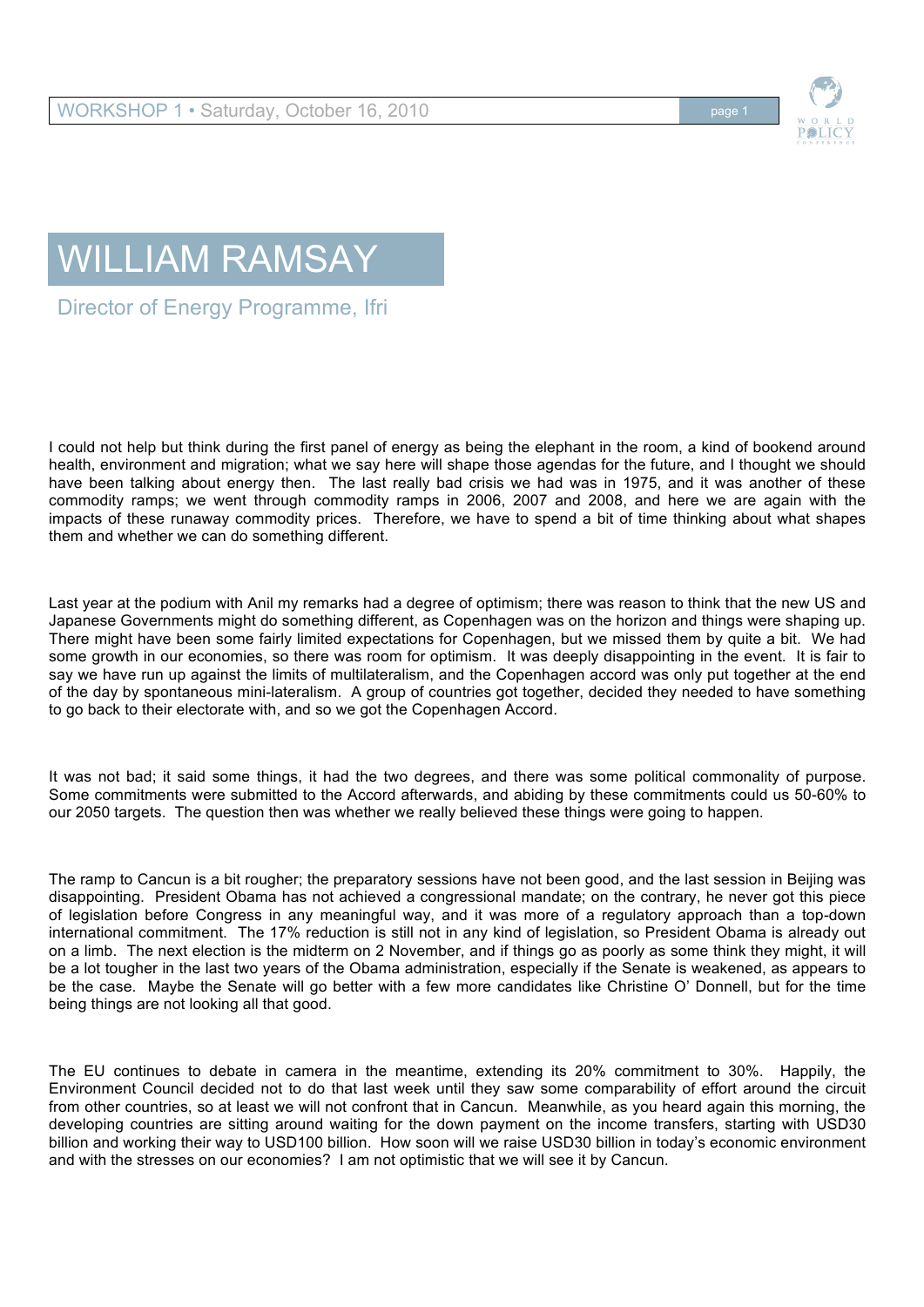



Therefore, we are looking for the right combination of participants. Will it be the G20 or the major economies? What kind of mini-lateralism can possibly come together? You do not need many countries to get 60-80% of emissions, so you do not really need a large consensus, and that consensus could lay down the rules of the game for the next few years. It could happen, but it has not happened yet; in the meantime, because we cannot get top-down agreement, it is time to focus a lot more on the bottom-up, and we heard some very good bottom-up stuff earlier today. We need databases, we need to be able to benchmark, we need to be able to measure and verify, we need to do things at subfederal, municipal and state levels, such as carbon trading, ETS etc.

There is a potential for sectoral agreements, and a lot of work has been done on this in cement, chemicals, fertilisers, glass, and aluminium. Everybody is using the same technologies and competing in the same markets, by and large; there may be resistance in some sectors, but the concern about carbon leakage as a function of carbon prices has not been demonstrated. We do not see delocalisations because of that; there are other reasons beyond carbon prices. Therefore, we need to be a little more aggressive in setting up some of these mechanisms. Say you had an ETS, with carbon trading in some states and in Japan, for example, and you found ways to link these things, you could begin building a common global approach to carbon and maybe some sense for what carbon prices could be over time. A lot could be done.

Regarding energy markets, GDP is increasing and growth is picking up outside the OECD, energy consumption is growing accordingly; unfortunately greenhouse gases are growing faster because of the heavier carbon content and the lower efficiency of some of the economies that are growing fastest. Inside the OECD, the newly discovered phenomenon of shale gas is providing a bridge to the future, but it is a carbon bridge, so we need to be careful not to think that we are halfway there is we shut down coal plants and put in gas plants. That will not work. We need to bear in mind the carbon content, and the fact that you do not get that much saving out of gas, at maybe 50%; that is a lot, but not enough.

We have been reminded that energy disasters can be an incentive to lower carbon energies over the last few days, with Somali pirates, hurricanes, oil spills in the Gulf, and an oil pipeline being blown up in Nigeria. There are a lot of things that should incentivise lower carbon options, and there are some good signs. OECD energy efficiency is improving again, the global effort to field electric vehicles will take some time but is underway, there is greater investment in lower carbon energy, some through stimulus packages, some through subsidy programmes, and some through realisation we need to move in that direction. These strategies are quite useful.

The paths to the future are known; we know that you can get a good bit out of CCS if it is deployed fast enough, with reductions of 19%, renewables giving another 20%, nuclear 5-10%, fuel switching 15% and efficiency 45%. Who is working on efficiency? Everybody talks about it, but you do not really see any action. It is cost negative, yet it is the least pursued, at least politically. I believe we could get emissions down to 14.5 gigatonnes by 2050, but we are not on our way. Emissions have been rising globally: emissions rose by 1.1% between 1990 and 2000, and 3% in the